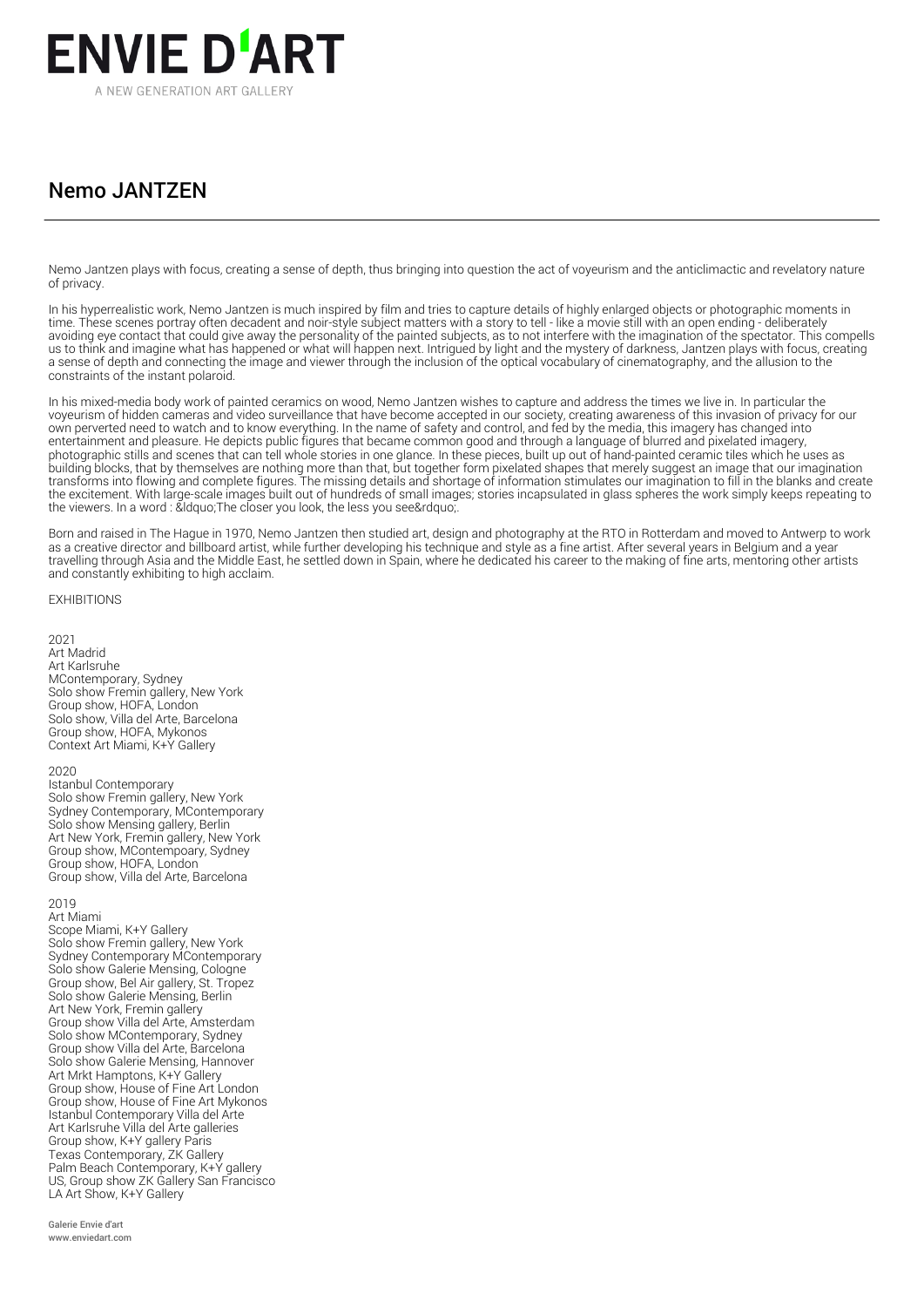# 2018

Context Miami Blank Space gallery Scope Miami, K+Y gallery Artered gallery, New York MContemporary, Sydney Mensing gallery, Hamburg Texas Contemporary Contemporary Istanbul ISLOV Collection Shanghai House of Fine Art London George Billis gallery Los Angeles Art Cologne House of fine Art Mykonos Kunsthaus Hannover ZK gallery San Francisco Villa del Arte galleries, Barcelona Art Palm Beach Blank Space L.A Art show, K+Y gallery

## 2017

Art Miami Wanrooij gallery Art Beirut Bel-Air Fine Art gallery Solo show, Reitz gallery Cologne Group exhibition Kunsthaus Hannover Scope Mark Hachem Basel Switzerland, Group show House of Fine Art London Group show Bel Air gallery St. Tropez Solo show K+Y Gallery Paris Art Miami/New York Wanrooij Gallery Gallery show Cube Gallery London Solo show Ode To Art Singapore Art Stage Singapore Mark Hachem Gallery Art Silicon Valley Wanrooij gallery LA Art Show, K+Y Gallery Solo show MContemporary Sydney Grouphsow Villa del Arte Barcelona Art Mrkt, Hamptons K+Y Gallery Groupshow Chiefs and Spirits The Hague Art Karlsruhe Villa del Arte galleries Group show K+Y gallery Paris Art Texas ZK Gallery San Francisco Groupshow ZK Gallery San Francisco LA Art Show K+Y Gallery.

## 2016

Art Central Hong Kong Art Central K+Y Gallery Art Stage Singapore Mark Hachem Gallery Art Wynwood, K+Y Gallery Los Angeles Art Show, K+Y Gallery

#### 2015

Art Basel Scope Miami K+Y Gallery Contemporary Istanbul Art Silicon Valley San Francisco Wanrooij Gallery, Art Toronto Mark Hachem Gallery Artsouthampton New York Art Hamptons New York Scope Art Basel, Woolf Gallery LA Art Show, K+Y Gallery Art Wynwood Art Stage, Singapore

#### 2014

Art Hamptons Mark Hachem/DeMedics Gallery Singapore Shows Artered Gallery London-Paris-Toronto Shows Envie d'Art Gallery Group Show Gallery 2.0, Holland

2013 Scope Basel, Switzerland, Artered gallery

2013 Group Show, Artered Gallery, NY

2012 Artered gallery, Singapore

2012 Houston Fine Art Fair, Artered gallery 2012 LA Art show, Los Angeles

2012

Galerie Envie d'art www.enviedart.com